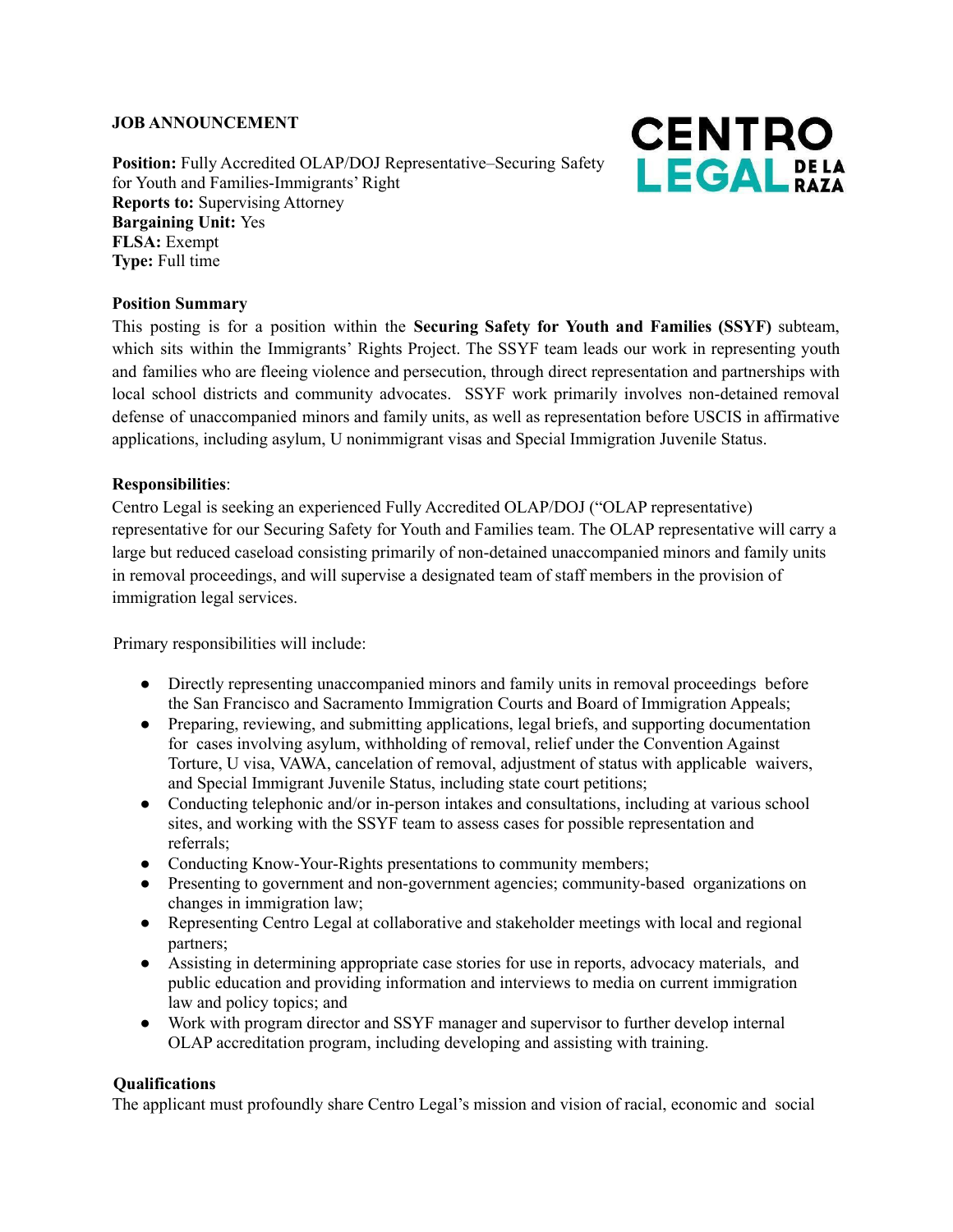justice. Qualifications include:

- Minimum of 3 years of experience as a fully accredited OLAP representative through the Department of Justice (DOJ);
- Removal defense experience required;
- Fluency in Spanish required;
- Experience representing asylum seekers and/or unaccompanied minors preferred;
- Excellent writing, research, analytical, and verbal communication skills;
- A demonstrated commitment to immigrant justice and public interest law;
- A record of moving legal cases forward and demonstrated ability to build and manage a heavy caseload;
- Strong leadership skills, preferably with experience supervising other attorneys and legal advocates;
- Demonstrated ability to work collaboratively on projects with diverse groups of people;
- Demonstrated commitment to diversity and inclusion within the office and a personal approach that values all individuals and respects differences regarding race, ethnicity, age, gender identity and expression, sexual orientation, religion, ability, socio-economic circumstance, immigration status, and record of arrest or conviction;
- Familiarity in working with clients in crisis or who are recent trauma survivors; and
- Willingness to conduct training and outreach activities in the community.

## **Compensation**

Salary is competitive and commensurate with experience ranging from \$64,821-74,231. We provide a generous benefits package, including life insurance, LTD, leave policies, vacation, and December holiday office closure at full pay.

# **To Apply**

Review of applications will begin immediately and continue until the position is filled. Applicants are encouraged to apply as soon as possible. Submit via email only: 1) cover letter, 2) resume, and 3) a list of three professional references. **Include "Fully Accredited OLAP Representative–SSYF" in the subject line**. Please email application materials directly to  $\frac{1}{10}$  of  $\frac{1}{10}$  of  $\frac{1}{10}$  org

# **About Centro Legal de la Raza**

Founded in 1969 and headquartered in Oakland, California, Centro Legal de la Raza (Centro Legal) is a comprehensive legal services and advocacy organization protecting and advancing the rights of immigrant and low-income communities of color through multilingual representation, education, and advocacy. We envision a world where all people enjoy dignity, respect and the freedom to move; where the most marginalized voices lead movements for change; where migration builds bridges; where communities remain together; where all people find safety; and where carceral systems are abolished. We ground our work in principles of anti-racism, community and client-centered practices and intersectionality.

# **Immigrants' Rights Legal Practice**

Centro Legal's immigration practice encompasses full-scope direct representation before the Executive Office for Immigration Review (EOIR), including the Immigration Courts and the Board of Immigration Appeals (BIA); in affirmative applications filed with US Citizenship and Immigration Services (USCIS); and before the federal courts of appeals. Centro Legal has served as both class counsel and organizational